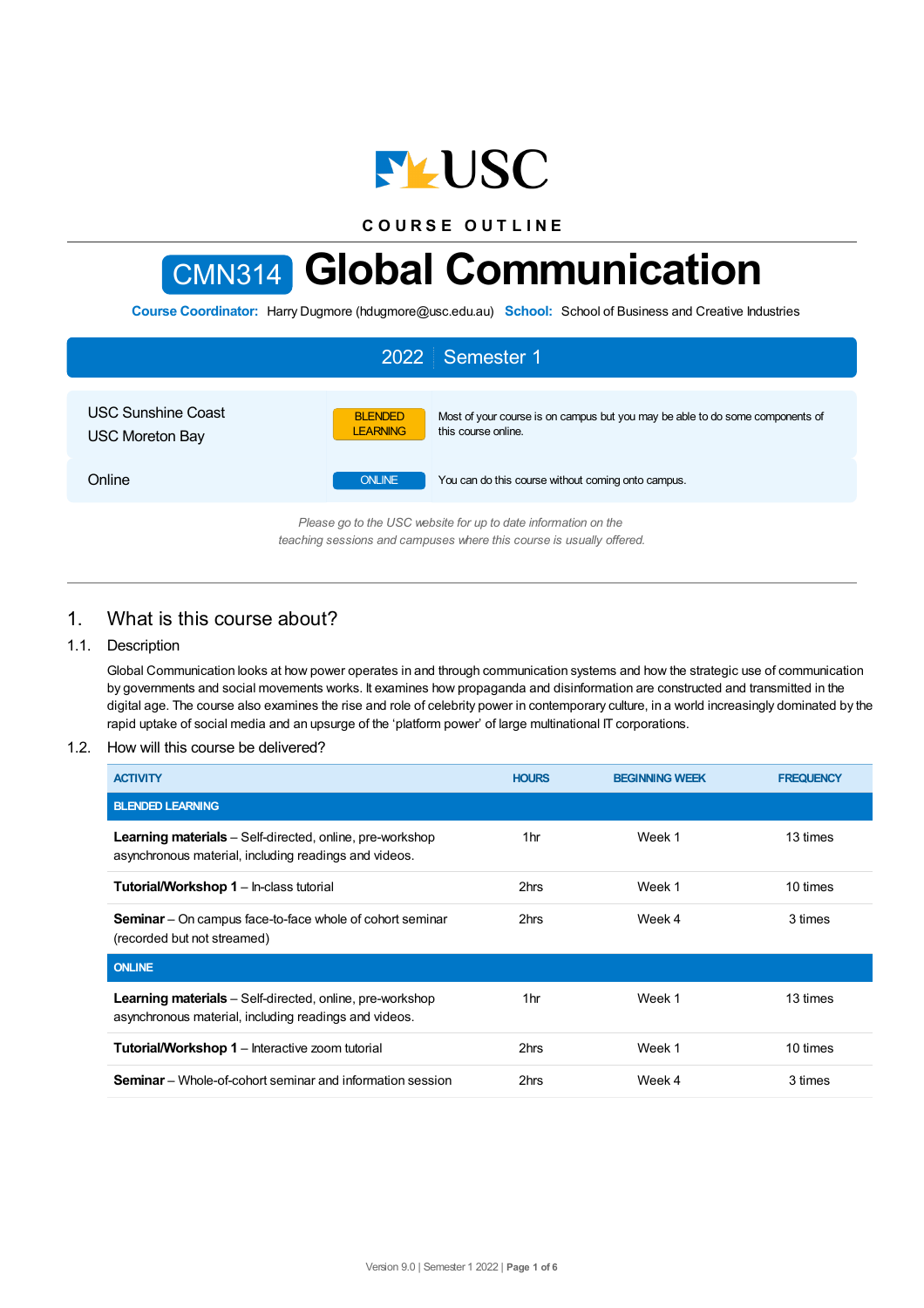## 1.3. Course Topics

Understanding Global Communication systems, infrastructure and governance.

Political economy and global media corporations (and 'flows' of international journalism and information).

Development, globalisation, glocalisation, neo-liberalism, mediatisation, commodification, as key theoretical concepts and constructs in Global Media.

Public Sphere and Network theory; public opinion and audience perspectives on communication.

Celebrity culture and consumerism in global media.

Big Data, algorithmic automation, micro-targeting and the rise of – and resistance to – 'Platform Power'.

Intercultural communication and communication flows/adoption/adaption.

Public Relations as practice, and as part of 'persuasive industries'.

# 2. What level is this course?

#### 300 Level (Graduate)

Demonstrating coherence and breadth or depth of knowledge and skills. Independent application of knowledge and skills in unfamiliar contexts. Meeting professional requirements and AQF descriptors for the degree. May require pre-requisites where discipline specific introductory or developing knowledge or skills is necessary. Normally undertaken in the third or fourth full-time study year of an undergraduate program.

# 3. What is the unit value of this course?

12 units

# 4. How does this course contribute to my learning?

|                    | <b>COURSE LEARNING OUTCOMES</b>                                                                            | <b>GRADUATE QUALITIES</b><br>Completing these tasks<br>successfully will contribute to<br>you becoming |  |
|--------------------|------------------------------------------------------------------------------------------------------------|--------------------------------------------------------------------------------------------------------|--|
|                    | On successful completion of this course, you should be able to                                             |                                                                                                        |  |
|                    | Appreciate and engage with perspectives on globalisation and theories of global communication.             | Knowledgeable<br>Sustainability-focussed                                                               |  |
| $\overline{2}$     | Recognise media and communication practices in intercultural, multicultural and international<br>contexts. | Engaged                                                                                                |  |
| $\left(3\right)$   | Interrogate the global public sphere, global publics and the role and scope of global organisations.       | Creative and critical thinker                                                                          |  |
| $\left( 4 \right)$ | Deconstruct strategies deployed in transnational relations in the civil, public and corporate<br>spheres.  | Ethical<br>Sustainability-focussed                                                                     |  |

# 5. Am Ieligible to enrol in this course?

Refer to the USC [Glossary](https://www.usc.edu.au/about/policies-and-procedures/glossary-of-terms-for-policy-and-procedures) of terms for definitions of "pre-requisites, co-requisites and anti-requisites".

5.1. Pre-requisites

Not applicable

5.2. Co-requisites

Not applicable

5.3. Anti-requisites

CMN251

5.4. Specific assumed prior knowledge and skills (where applicable)

Not applicable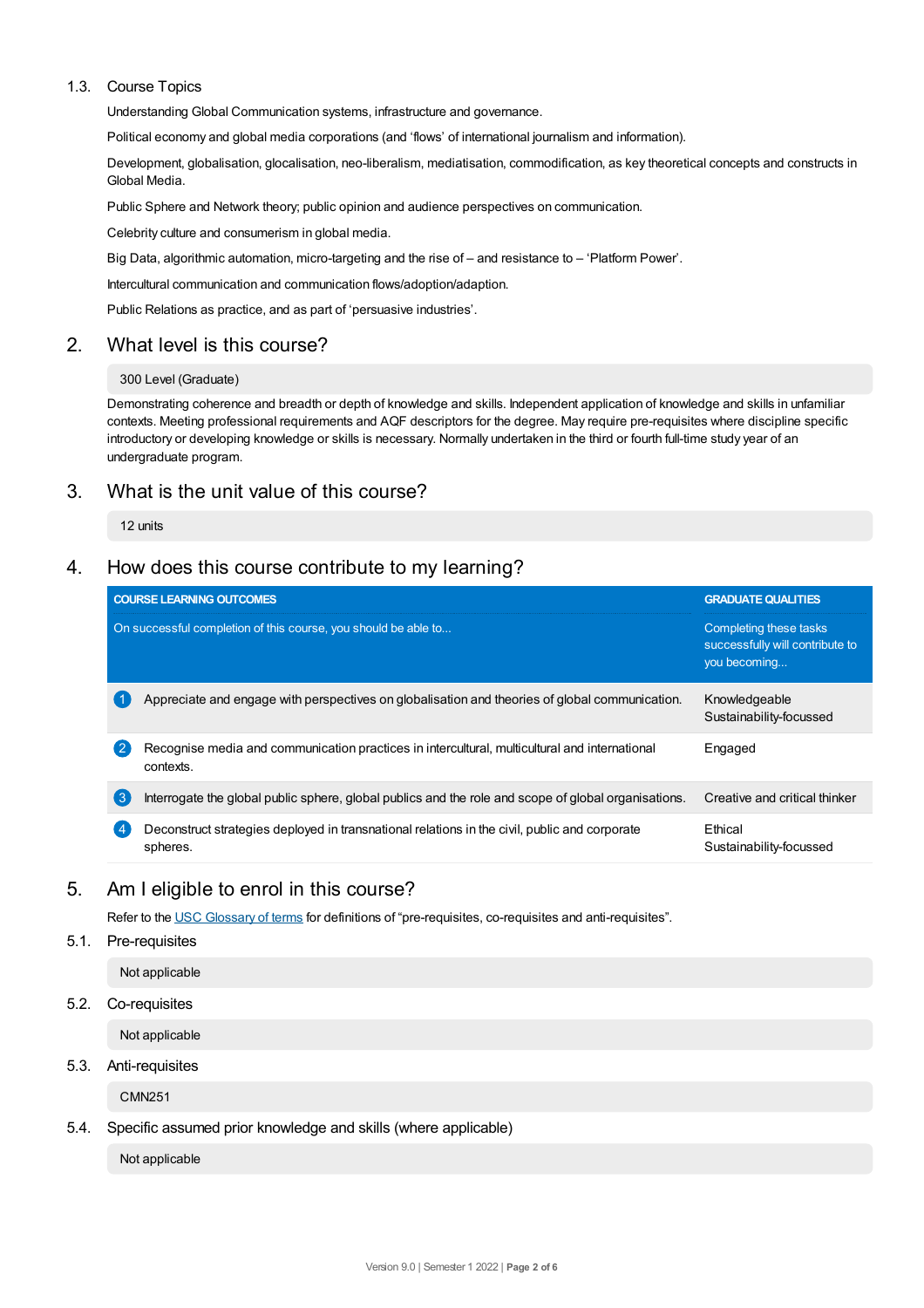# 6. How am Igoing to be assessed?

# 6.1. Grading Scale

# Standard Grading (GRD)

High Distinction (HD), Distinction (DN), Credit (CR), Pass (PS), Fail (FL).

## 6.2. Details of early feedback on progress

Short written conceptual overviews of the selected core concept will be submitted in weeks 2 to 4, and general feedback will be given to the class on these contributions. Selection and discussion of topics for Task 2 and Task 3 will take place with the supervisor to ensure viable topics are developed for each assignment.

## 6.3. Assessment tasks

| <b>DELIVERY</b><br><b>MODE</b> | <b>TASK</b><br>NO. | <b>ASSESSMENT</b><br><b>PRODUCT</b> | <b>INDIVIDUAL</b><br><b>OR GROUP</b> | <b>WEIGHTING</b><br>% | <b>WHAT IS THE</b><br><b>DURATION /</b><br><b>LENGTH?</b>                                                                                                                                                                                               | <b>WHEN SHOULD I</b><br><b>SUBMIT?</b> | <b>WHERE SHOULD I</b><br><b>SUBMIT IT?</b>                      |
|--------------------------------|--------------------|-------------------------------------|--------------------------------------|-----------------------|---------------------------------------------------------------------------------------------------------------------------------------------------------------------------------------------------------------------------------------------------------|----------------------------------------|-----------------------------------------------------------------|
| All                            | $\mathbf{1}$       | <b>Written Piece</b>                | Individual                           | 20%                   | From a choice<br>of topics,<br>students will<br>write three<br>300-words<br>mini-essays<br>on three topics<br>of their<br>choosing and<br>choose one<br>image that<br>encapsulates<br>each concept<br>(Overall 3x300<br>words; 1000<br>word<br>maximum) | Week 5                                 | <b>Online Assignment</b><br>Submission with<br>plagiarism check |
| All                            | 2                  | Oral and Written<br>Piece           | Individual or<br>Group               | 35%                   | <b>Max 15</b><br>minutes oral<br>presentation<br>(approximately<br>15 ppt slides)<br>with the<br>accompanying<br>script.                                                                                                                                | Week 9                                 | <b>Online Assignment</b><br>Submission with<br>plagiarism check |
| All                            | 3                  | Report                              | Individual                           | 45%                   | 2000 words                                                                                                                                                                                                                                              | Week 13                                | Online Assignment<br>Submission with<br>plagiarism check        |

#### **All - Assessment Task 1:** Core concepts

| <b>GOAL:</b>    | This task has been designed to build your knowledge of key global communication concepts and theories, and your<br>understanding of the technological infrastructure underpinning global communication in the digital age. Concepts such as<br>Moore's law, mediatisation, commodification, globalisation, cultural flows and homogenisation, among others, will be<br>explored. |
|-----------------|----------------------------------------------------------------------------------------------------------------------------------------------------------------------------------------------------------------------------------------------------------------------------------------------------------------------------------------------------------------------------------|
| <b>PRODUCT:</b> | <b>Written Piece</b>                                                                                                                                                                                                                                                                                                                                                             |
| <b>FORMAT:</b>  | This task is to be written in a professional format. These three short essays will require a specific format, to be announced<br>in class, eq Wikipedia entries, or journalistic format, or formal academic format. A single image that captures the core<br>meaning and significance of each chosen topic will be selected and presented, and briefly explained.                |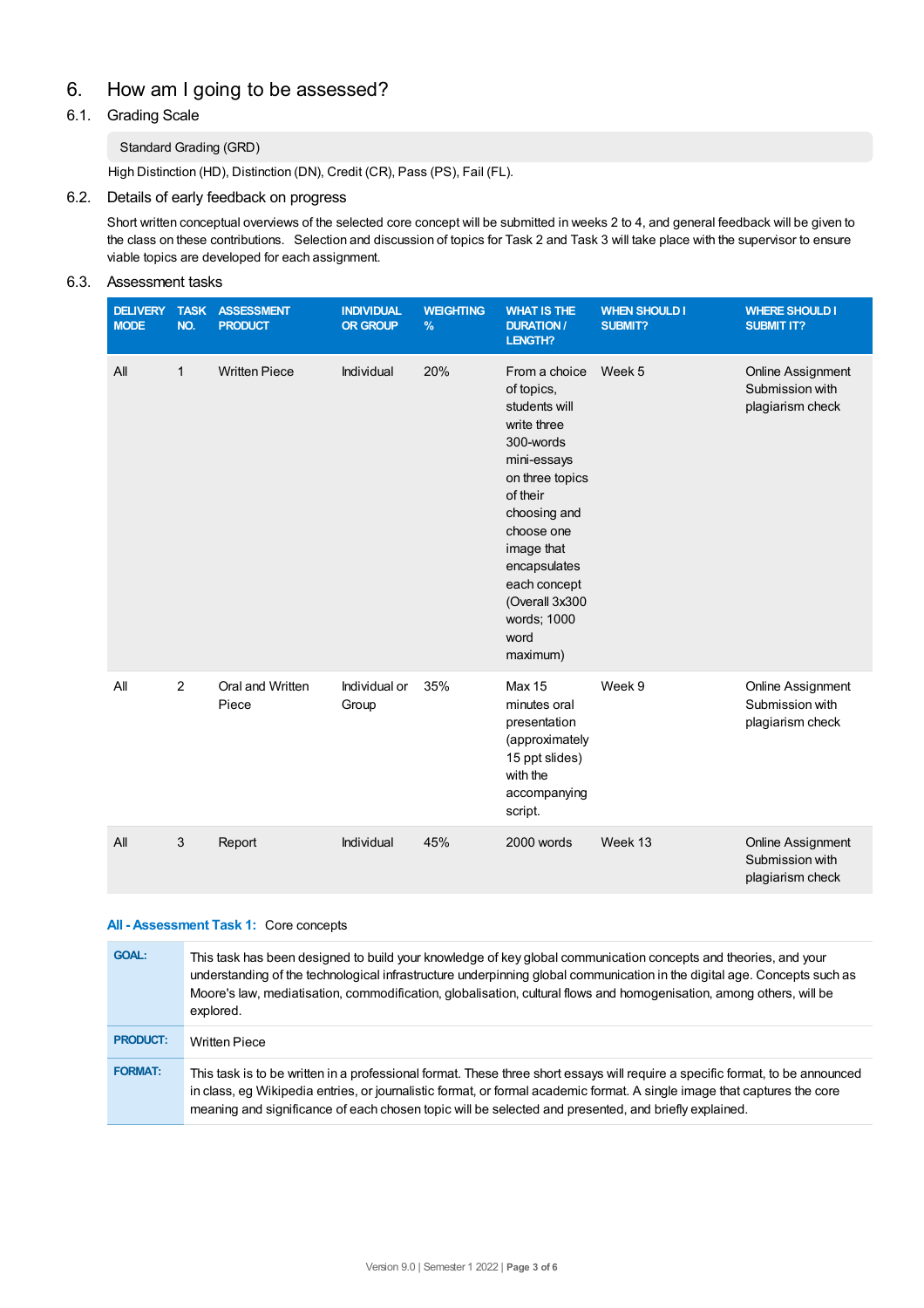| <b>CRITERIA:</b> | No. |                                                                         | <b>Learning Outcome</b><br>assessed |
|------------------|-----|-------------------------------------------------------------------------|-------------------------------------|
|                  |     | Knowledge of debates surrounding globalisation                          | 006                                 |
|                  | 2   | Understanding of global communication theories and concepts             | 0264                                |
|                  | 3   | Appreciation of intercultural and international communication practices | 26                                  |
|                  |     |                                                                         |                                     |

# **All - Assessment Task 2:** Country News Media System Analysis

| <b>GOAL:</b>     | This task has been designed to enable you to analyse the news media system of a selected developing nation-state, and<br>assess how global communication systems, policy and infrastructure impact on the country's news media ecosystem. Via<br>looking at a particular issue, and via comparing that state's news media with Australia's news ecology, and approach to<br>the same issue, you'll demonstrate an understanding of how local and global news media shape nations and how nations<br>in turn, shape their news media.                                                                       |                                                                                                                             |                                     |  |  |
|------------------|------------------------------------------------------------------------------------------------------------------------------------------------------------------------------------------------------------------------------------------------------------------------------------------------------------------------------------------------------------------------------------------------------------------------------------------------------------------------------------------------------------------------------------------------------------------------------------------------------------|-----------------------------------------------------------------------------------------------------------------------------|-------------------------------------|--|--|
| <b>PRODUCT:</b>  | Oral and Written Piece                                                                                                                                                                                                                                                                                                                                                                                                                                                                                                                                                                                     |                                                                                                                             |                                     |  |  |
| <b>FORMAT:</b>   | This task is to be presented and written in a professional format, as an audiovisual presentation with an accompanying<br>script. You will be provided with or will select one global issue (e.g. refugees, terrorism, climate change, human trafficking,<br>cultural and human rights etc) to determine how a selected developing nation overall political economy and culture shape<br>its news media coverage of the issue and influence its international communication and reputation. By way of extended<br>conclusion, this will be compared to coverage of the same issue in the Australian media. |                                                                                                                             |                                     |  |  |
| <b>CRITERIA:</b> | No.                                                                                                                                                                                                                                                                                                                                                                                                                                                                                                                                                                                                        |                                                                                                                             | <b>Learning Outcome</b><br>assessed |  |  |
|                  | 1                                                                                                                                                                                                                                                                                                                                                                                                                                                                                                                                                                                                          | Appropriate selection of global issue and nation state                                                                      | 064                                 |  |  |
|                  | $\overline{2}$                                                                                                                                                                                                                                                                                                                                                                                                                                                                                                                                                                                             | Sophisticated analysis of news media system using relevant models and theories                                              | 26                                  |  |  |
|                  | 3                                                                                                                                                                                                                                                                                                                                                                                                                                                                                                                                                                                                          | Sophisticated analysis of news stories using empirical methods                                                              | 00                                  |  |  |
|                  | 4                                                                                                                                                                                                                                                                                                                                                                                                                                                                                                                                                                                                          | Excellent critique of media system and nation state ideology using relevant literature                                      | 024                                 |  |  |
|                  | 5                                                                                                                                                                                                                                                                                                                                                                                                                                                                                                                                                                                                          | Theoretically informed analysis of the impact of country news media system on<br>international communication and reputation | 026                                 |  |  |

# **All - Assessment Task 3:** Global Social Change Communication Campaign

| <b>GOAL:</b>     | This task has been designed to enable you to analyse and evaluate a global social change communication campaign.                                                                                                                                                                                                                                                                                                                           |                                                         |                                     |  |  |
|------------------|--------------------------------------------------------------------------------------------------------------------------------------------------------------------------------------------------------------------------------------------------------------------------------------------------------------------------------------------------------------------------------------------------------------------------------------------|---------------------------------------------------------|-------------------------------------|--|--|
| <b>PRODUCT:</b>  | Report                                                                                                                                                                                                                                                                                                                                                                                                                                     |                                                         |                                     |  |  |
| <b>FORMAT:</b>   | This task is to be written in a professional format. You will individually identify a global social change communication<br>campaign and undertake secondary research to discern the issue, goal, objectives, target public/s, key messages,<br>catchphrases, ethical considerations, strategy and tactics used. You will offer a critical analysis of the global campaign,<br>identifying online counter-discourses and overall efficacy. |                                                         |                                     |  |  |
| <b>CRITERIA:</b> | No.                                                                                                                                                                                                                                                                                                                                                                                                                                        |                                                         | <b>Learning Outcome</b><br>assessed |  |  |
|                  | 1                                                                                                                                                                                                                                                                                                                                                                                                                                          | Selection of relevant global social change campaign     | 008                                 |  |  |
|                  | $\mathcal{P}$                                                                                                                                                                                                                                                                                                                                                                                                                              | Application of appropriate theories and methods         |                                     |  |  |
|                  | 3                                                                                                                                                                                                                                                                                                                                                                                                                                          | Clear identification of the campaign process            | 26                                  |  |  |
|                  | 4                                                                                                                                                                                                                                                                                                                                                                                                                                          | Sophisticated deconstruction of messages and discourses | 3 <sup>4</sup>                      |  |  |
|                  | 5                                                                                                                                                                                                                                                                                                                                                                                                                                          | Identification of ethical communication issues          | 24                                  |  |  |
|                  |                                                                                                                                                                                                                                                                                                                                                                                                                                            |                                                         |                                     |  |  |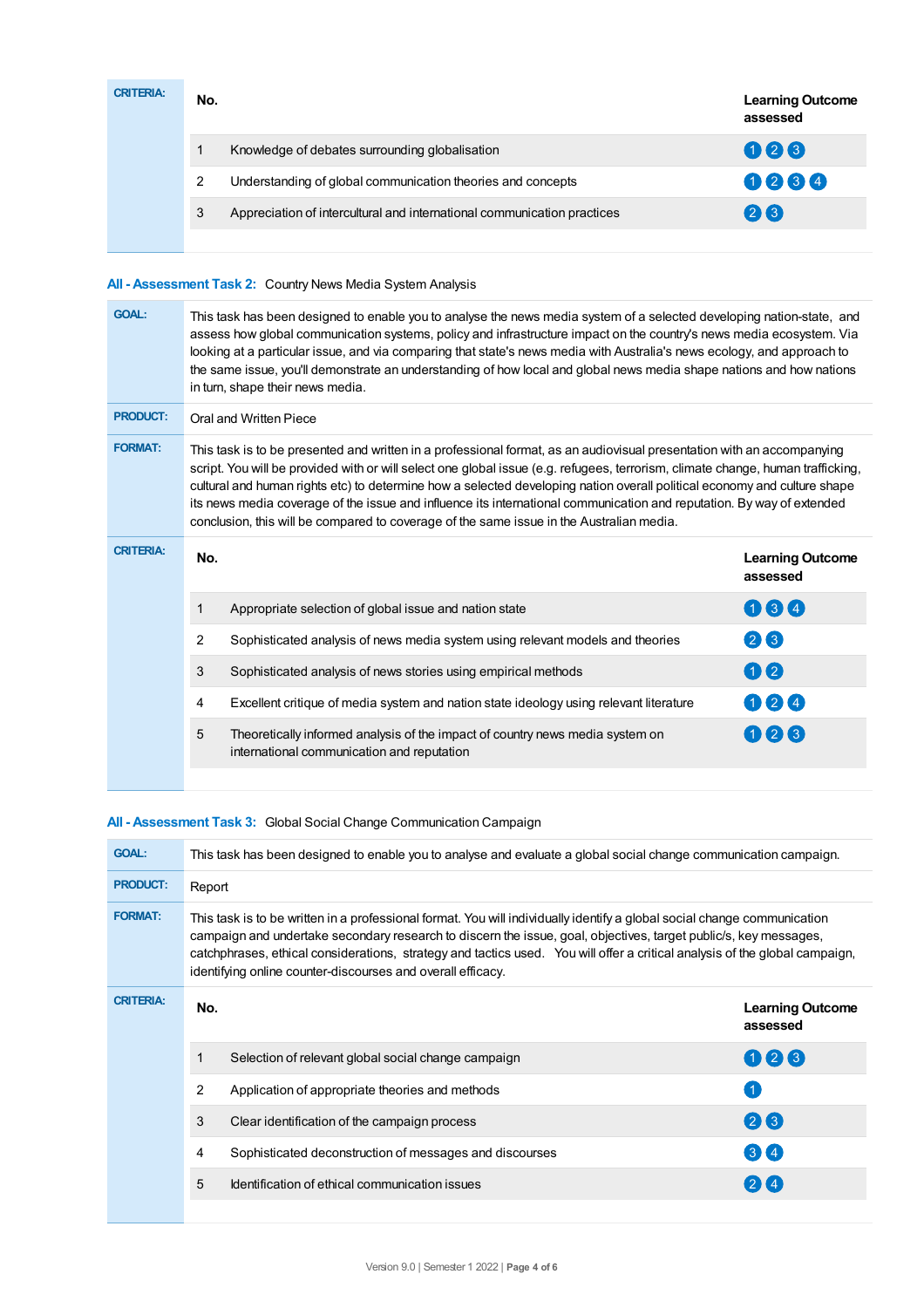# 7. Directed study hours

A 12-unit course will have total of 150 learning hours which will include directed study hours (including online if required), self-directed learning and completion of assessable tasks. Directed study hours may vary by location. Student workload is calculated at 12.5 learning hours per one unit.

# 8. What resources do I need to undertake this course?

Please note: Course information, including specific information of recommended readings, learning activities, resources, weekly readings, etc. are available on the course Canvas site– Please log in as soon as possible.

## 8.1. Prescribed text(s) or course reader

There are no required/recommended resources for this course.

## 8.2. Specific requirements

Nil

# 9. How are risks managed in this course?

Health and safety risks for this course have been assessed as low. It is your responsibility to review course material, search online, discuss with lecturers and peers and understand the health and safety risks associated with your specific course of study and to familiarise yourself with the University's general health and safety principles by reviewing the online [induction](https://online.usc.edu.au/webapps/blackboard/content/listContentEditable.jsp?content_id=_632657_1&course_id=_14432_1) training for students, and following the instructions of the University staff.

# 10. What administrative information is relevant to this course?

## 10.1. Assessment: Academic Integrity

Academic integrity is the ethical standard of university participation. It ensures that students graduate as a result of proving they are competent in their discipline. This is integral in maintaining the value of academic qualifications. Each industry has expectations and standards of the skills and knowledge within that discipline and these are reflected in assessment.

Academic integrity means that you do not engage in any activity that is considered to be academic fraud; including plagiarism, collusion or outsourcing any part of any assessment item to any other person. You are expected to be honest and ethical by completing all work yourself and indicating in your work which ideas and information were developed by you and which were taken from others. You cannot provide your assessment work to others.You are also expected to provide evidence of wide and critical reading, usually by using appropriate academic references.

In order to minimise incidents of academic fraud, this course may require that some of its assessment tasks, when submitted to Canvas, are electronically checked through Turnitin. This software allows for text comparisons to be made between your submitted assessment item and all other work to which Turnitin has access.

## 10.2. Assessment: Additional Requirements

Your eligibility for supplementary assessment in a course is dependent of the following conditions applying:

The final mark is in the percentage range 47% to 49.4% The course is graded using the Standard Grading scale You have not failed an assessment task in the course due to academic misconduct

#### 10.3. Assessment: Submission penalties

Late submission of assessment tasks may be penalised at the following maximum rate:

- 5% (of the assessment task's identified value) per day for the first two days from the date identified as the due date for the assessment task.

- 10% (of the assessment task's identified value) for the third day - 20% (of the assessment task's identified value) for the fourth day and subsequent days up to and including seven days from the date identified as the due date for the assessment task.

- A result of zero is awarded for an assessment task submitted after seven days from the date identified as the due date for the assessment task. Weekdays and weekends are included in the calculation of days late. To request an extension you must contact your course coordinator to negotiate an outcome.

#### 10.4. SafeUSC

USC is committed to a culture of respect and providing a safe and supportive environment for all members of our community. For immediate assistance on campus contact SafeUSC by phone: 07 [5430](tel:07%205430%201168) 1168 or using the [SafeZone](https://www.safezoneapp.com) app. For general enquires contact the SafeUSC team by phone 07 [5456](tel:07%205456%203864) 3864 or email [safe@usc.edu.au](mailto:safe@usc.edu.au).

The SafeUSC Specialist Service is a Student Wellbeing service that provides free and confidential support to students who may have experienced or observed behaviour that could cause fear, offence or trauma. To contact the service call 07 [5430](tel:07%205430%201226) 1226 or email [studentwellbeing@usc.edu.au](mailto:studentwellbeing@usc.edu.au).